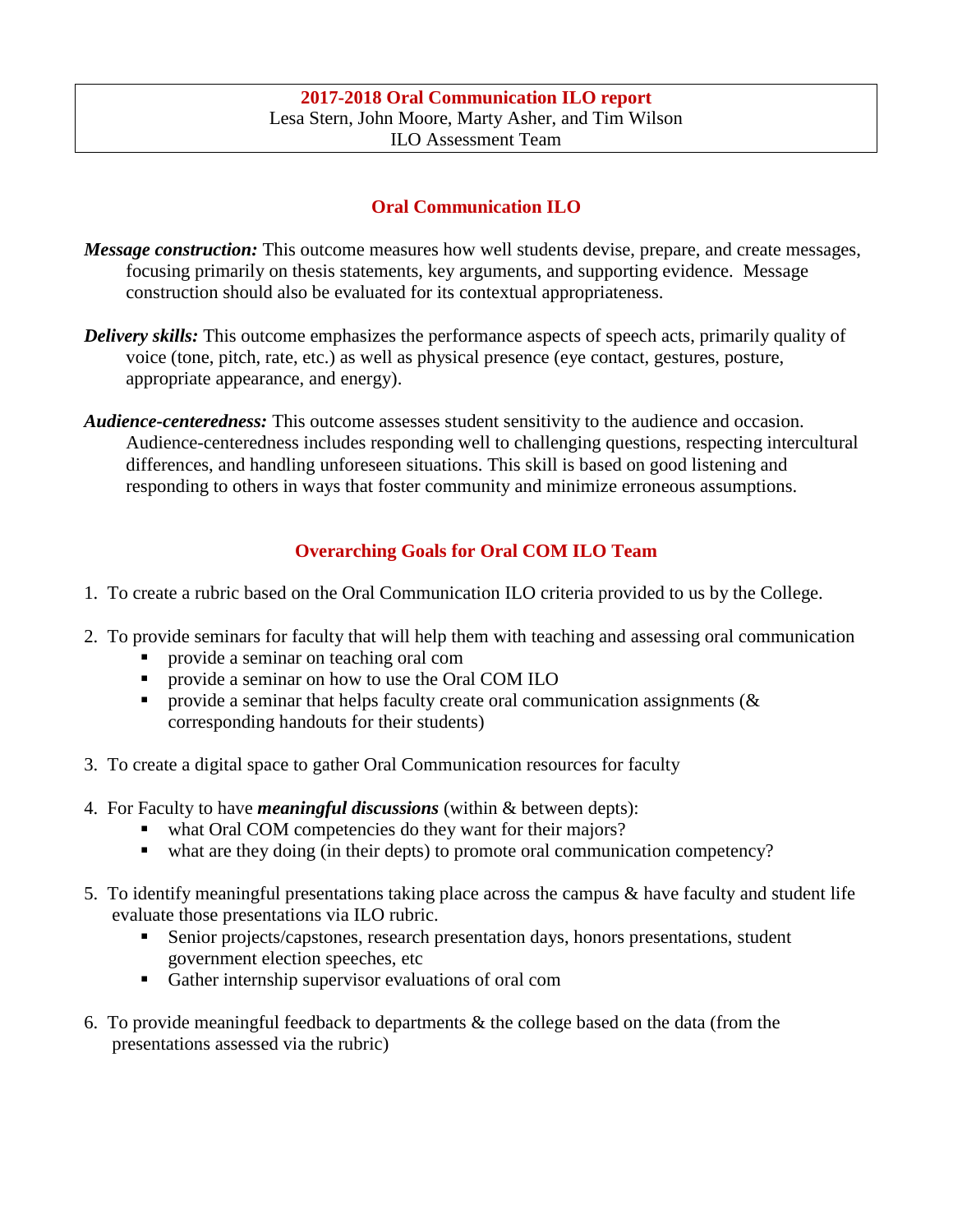#### **Implementation of Assessment plan**

1. Create a Rubric for the 3 Oral Com criteria

The ILO team spent Sept and Oct reviewing various oral communication rubrics and then created 2 rubrics (one simple, one more complex) for the ILO criteria provided to us by Dr. Nazarenko (see Appendix A). The 2 rubrics were discussed at 3 department chairs' meetings and the chairs voted on which one to use; the more complex rubric was unanimously chosen (see Appendix B). Faculty "buy in/ownership" of the rubric was important to the assessment process. Chairs were briefed on how to use the rubric and questions were answered at this time.

- 2. Seminars provided for faculty/staff (help with teaching and assessing oral communication)
	- During Fall semester, Greg Spencer (Communication Studies professor) offered 3 sessions (90 min each) of "communication principles for teaching oral communication" attended by 35 faculty members.
	- Spring semester, Elizabeth Gardner (Communication Studies assistant professor) offered 3 sessions (75 minutes each) of "Rubrics: Making our way to Common Ground" to help all faculty use the ILO Oral COM rubric well. Target audience: faculty who are teach a capstone /class w/ seniors that also include an oral presentation. Ten faculty attended this workshop.
	- Spring semester, Lesa Stern (Communication Studies professor) offered 3 sessions (90 minutes each) on "Creating/Revising Presentations Assignments and Handouts" to help faculty articulate clear goals for their oral presentations and clear rubrics for each of those goals (various rubrics are located on the Oral COM ILO Canvas site and a spiral bound paper copy was used during these workshops). Ten faculty attended this workshop. Each Department chair was provided with a spiral bound copy of various rubrics that may pertain to what faculty might incorporate in their presentation assignments (faculty can look thru these rubrics and use or modify them for their own assignments). The handout used in this workshop was also uploaded to Canvas (see Appendix C).
- 3. Repository for Oral Communication resources

Lesa Stern created the Canvas course "Oral Com ILO" that explained the ILO and the assessment process for 2017-2018. This site also included numerous resources related to oral communication for faculty to refer to over time (beyond the assessment). The Oral Com rubric, assigned "shepherds" for departments, seminar times (and videotape links to 2 of the seminars if faculty could not attend any sessions) were all provided on this canvas site in Fall 2017. (See Appendix D)

4. Meaningful Discussions within departments

During the department chairs' meetings in Fall semester, Lesa provided all chairs with a copy of "Conversations Starters for Departments" (see Appendix E) that could guide their department conversations. Lesa also asked the chairs to provide feedback on their conversations to the ILO team. The goal of meaningful all-department discussions was partially met, in that six departments did devote substantial time to discussing oral communication and completed a department conversation starter summary. However, due to the fire and mudslide and subsequent evacuations, several departments did not find the time to have these conversations and chose to push them back to the following year. On another positive note, many conversations within departments and between departments took place on a more informal or interpersonal level. Some of these discussions took place during the seminars.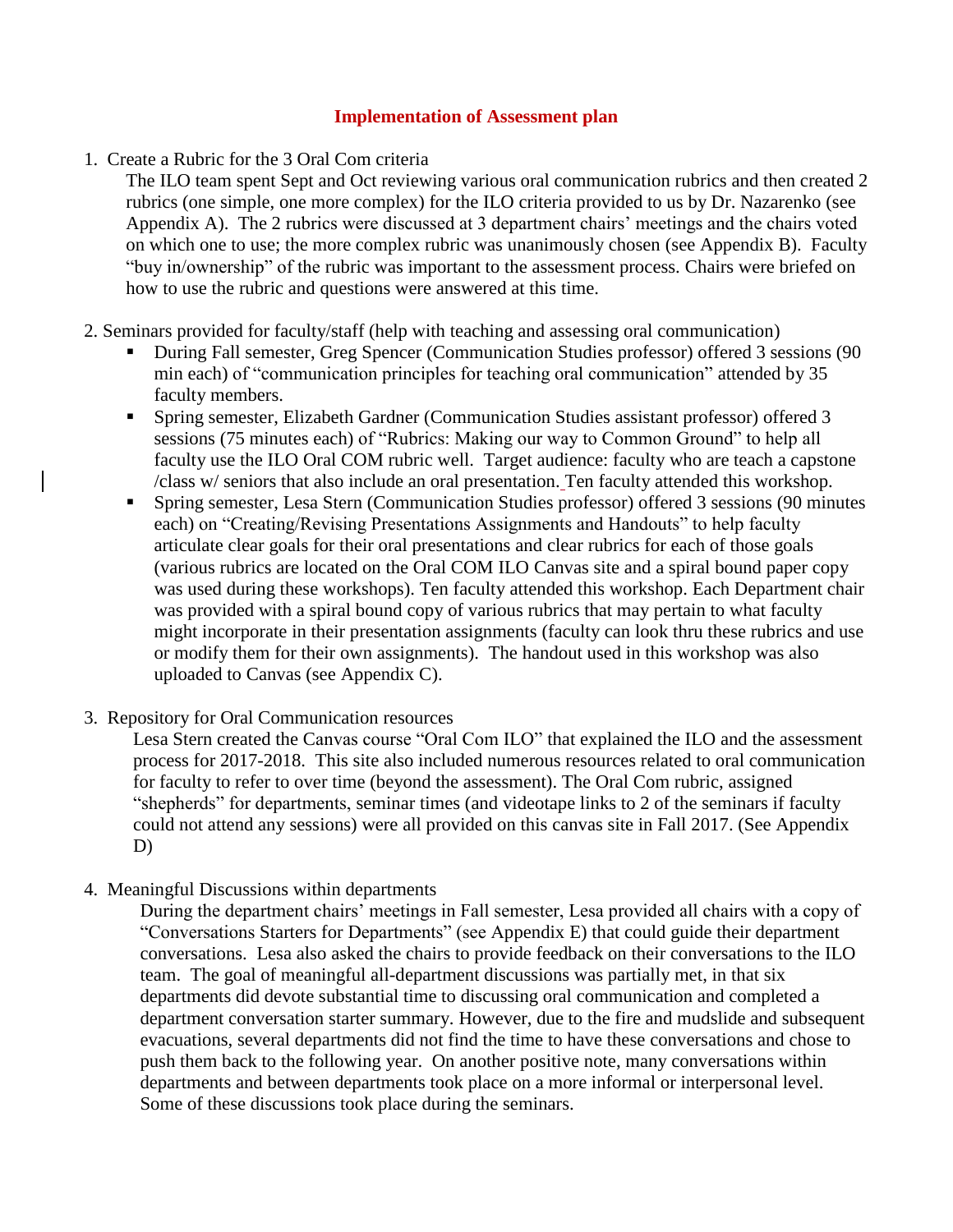Tim Wilson was selected for the team because he has guided the assessment work in the Student Life Division. We recognize that many of our student life staff have significant contact with and are in position to give feedback to students who are making oral presentations. Tim shared the rubric that was developed to assess the 3 Oral Communications Criteria with the Student Life Leadership Team (SLLT). The SLLT meets weekly and consists of Edee Schulze, Vice-President; Stu Cleek, Dean of Students; Angela D'Amour, Director of Campus Life; Jason Cha, Director of Intercultural Programs; Paul Bradford, Director of Career Development & Calling; Ben Patterson, Campus Pastor; Shannon Balram, Residence Life. The SLLT decided to use the rubric to give feedback to student leader candidates as they delivered election speeches for the various leadership roles on campus. Angela D'Amour created a leadership development competency tool (see Appendix F) that includes the Oral Communication ILO. Next spring the rubric may be used to give feedback to baccalaureate speakers as they practice their talks.

5. Identifying presentations across campus by seniors and having departmental faculty take ownership of assessment.

We were *very pleased* with the implementation of this goal. The ILO team identified existing presentations (by seniors) within courses. We did not want to have any assignments constructed artificially for this assessment, as one of the hallmarks of good assessment is accessing embedded assignments of value. We assumed that if faculty were requiring a presentation (often within a capstone course), then it was of value to the faculty of record and the department. We used the information provided by the Dean of Curriculum and Educational Effectiveness as a starting point (see Appendix A). Shepherds contacted each of the department chairs and faculty of record for capstones with known presentations about participating in the assessment.

Faculty took ownership of the oral communication assessment by using the newly created ILO rubric to evaluate their seniors' presentations. Shepherds also answered questions and trained faculty on the ILO rubric (who could not make the rubric/norming presentations).

6. Provide meaningful feedback to departments and college based on the data collected. Lesa Stern provided department chairs with a summary of their own department's oral communication rubric evaluation (percentages for each criteria for each level of evaluation). We hope the departments will reflect on these results from just their own senior majors and consider what steps their department wants to take in improving their students' oral communication.

#### **2017-2018 Presentation Assessment**

#### **Data collection**

l

Of the 279 graduating seniors, we hoped to assess all those who gave a presentation this year. One hundred and fifty-nine (159) senior student presentations were evaluated and submitted by 11 different departments.<sup>1</sup> Fifty-seven percent of graduating seniors were evaluated on the Oral Communication ILO rubric. This sample is a robust sample in both breadth of students (a variety of different departments from all 3 divisions in the college) and size. All faculty utilized the same, clearly defined rubric and were provided with training on it (3 live group training sessions and an on-line training video to consult) as well as individual consultations with Dr. Gardner and each of the Oral Communication Assessment team to make sure that everyone understood how to use the rubric and to get any clarification needed.

<sup>&</sup>lt;sup>1</sup> In addition, two additional departments evaluated senior presentations and provided feedback to their students (39 in one department on their own rubric, such that we couldn't include their data here, and 10 in another department that lost the completed rubrics before submitting them.) If you include these seniors, 208 graduating seniors (75% of the graduating class) completed a presentation and received feedback on their performance.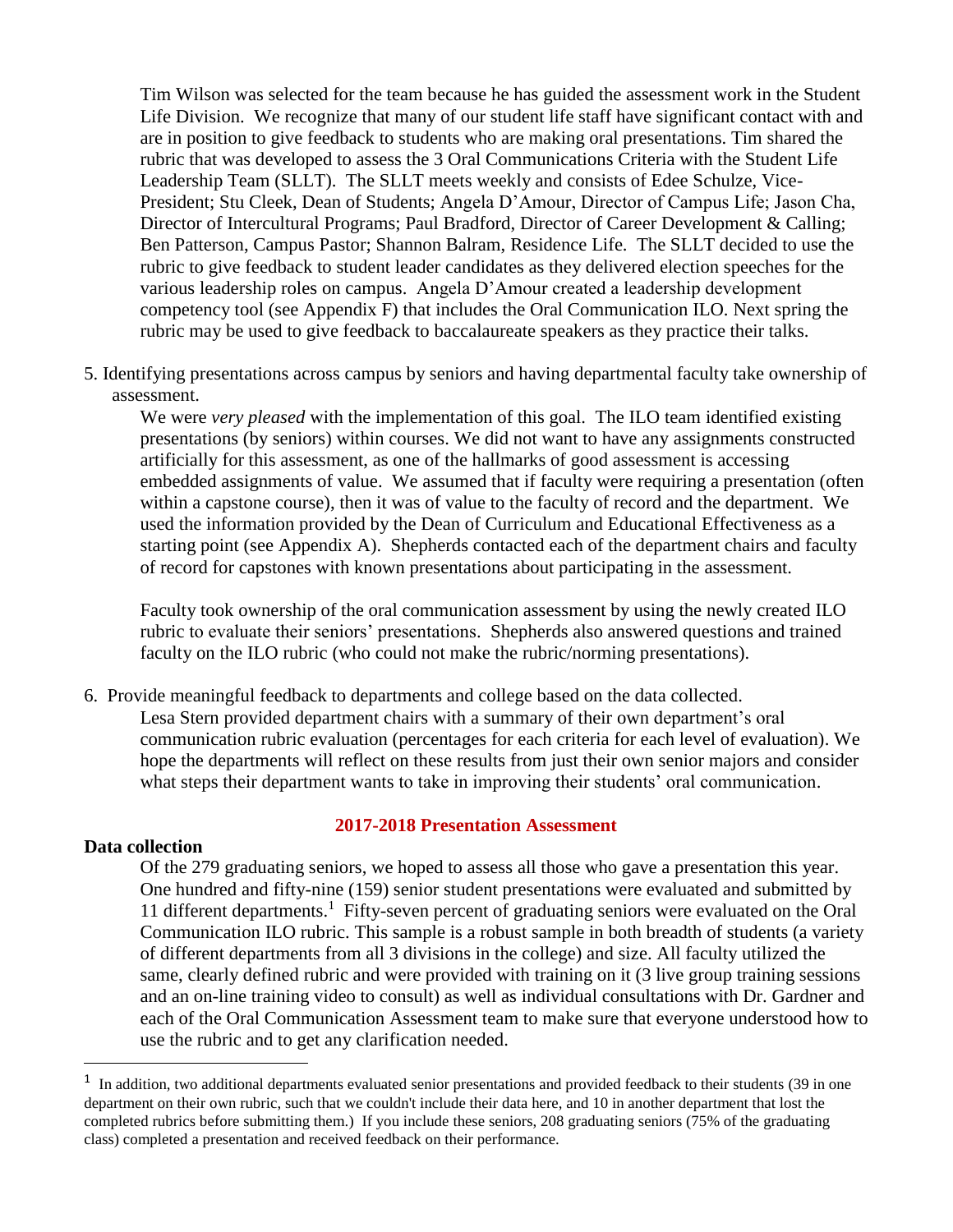Of those departments who did not participate, some departments did not have any required presentations of their seniors and others did not do so because of course changes to the schedule due to the fires, mudslide, and the evacuations that took place.

#### **Data processing**

All paper rubrics were collected and scanned to pdf for electronic storage. The data from the rubrics was then entered into SPSS (statistical package) for analysis. Any criteria (box) that was not applicable was left blank by the faculty evaluators, and therefore shows up as "missing data" in the computer file. When evaluators marked on the line between excellent and good/fair, then the score was entered as 1.5; and if between good/fair and unsatisfactory, it was entered as a 2.5. We retained the actual scores used by departments in the original data file. However, for summary percentages for all the college, the half scores were attributed to the lower category. Percentages reflect the actual (valid) number of presentations that scored in each category.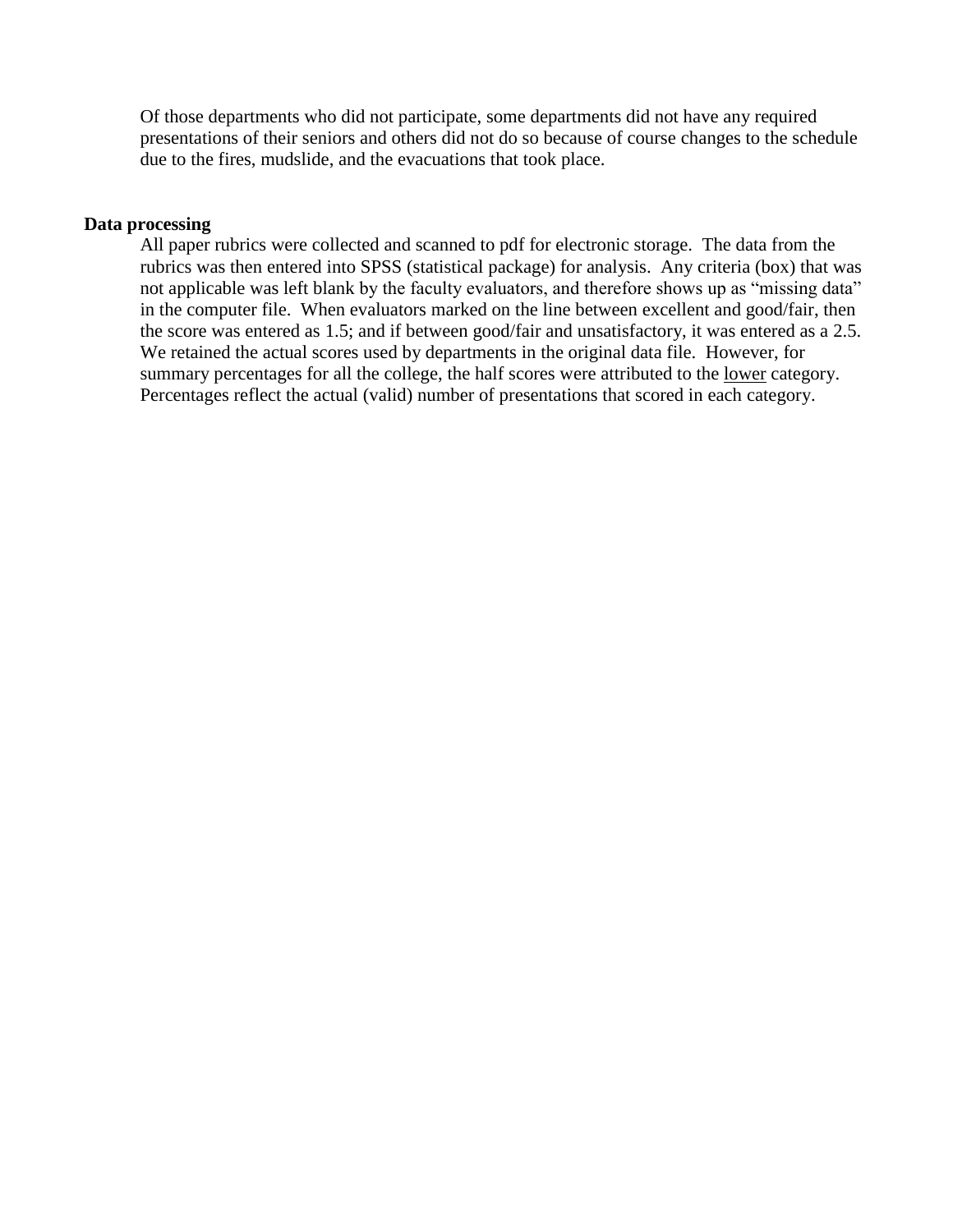### **Summary Table Results of Evaluations of Oral Presentations**

Percent of Speakers who scored excellent, good/fair, or unsatisfactory for each oral communication criteria

| <b>Oral Com Competency</b>                                                                                                                                      |                                                                | <b>Excellent</b> | <b>Good to Fair</b> | <b>Unsatisfactory</b> |
|-----------------------------------------------------------------------------------------------------------------------------------------------------------------|----------------------------------------------------------------|------------------|---------------------|-----------------------|
| <b>Message construction:</b><br>This outcome measures how well<br>students devise, prepare, and<br>create messages, focusing<br>primarily on thesis statements, | <b>Message</b><br><b>Thesis</b><br>Argument<br><b>Evidence</b> | 50               | 42                  | 8                     |
| key arguments, and supporting<br>evidence. Message construction<br>should also be evaluated for its                                                             | Organization                                                   | 51               | 43                  | 6                     |
| contextual appropriateness.                                                                                                                                     | Language                                                       | 45               | 53                  | $\overline{2}$        |
| <b>MESSAGE CONSTRUCTION OVERALL RATING:</b>                                                                                                                     | 49                                                             | 47               | 4                   |                       |
| <b>Delivery skills:</b> This outcome<br>emphasizes the performance                                                                                              | Vocal                                                          | 50               | 44                  | 6                     |
| aspects of speech acts, primarily<br>quality of voice (tone, pitch, rate,<br>etc.) as well as physical presence                                                 | <b>Physical</b>                                                | 47               | 48                  | 5                     |
| (eye contact, gestures, posture,<br>appropriate appearance, and<br>energy).                                                                                     | <b>Holistic</b>                                                | 55               | 42                  | 3                     |
| <b>DELIVERY OVERALL RATING:</b>                                                                                                                                 | 46                                                             | 49               | 5                   |                       |
| Audience-centeredness:<br>Oral communication should                                                                                                             | Sensitivity to<br>audience &<br>occasion                       | 53               | 41                  | 5                     |
| demonstrate sensitivity to the<br>audience and occasion.<br>Audience-centeredness includes                                                                      | Q & A time                                                     | 57               | 41                  | 3                     |
| responding well to challenging<br>questions, respecting intercultural<br>differences, and handling<br>unforeseen situations.                                    | <b>Adapt to audience</b>                                       | 61               | 37                  | $\overline{2}$        |
| <b>AUDIENCE-CENTEREDNESS OVERALL RATING:</b>                                                                                                                    | 60                                                             | 39               | 1                   |                       |

*Notes: any criteria that was not applicable was left blank. Percentages reflect the actual number of presentations that scored in the category. Some evaluators marked on line between two categories; the score was attributed to the lower category. Some evaluators only completed the "overall rating" and did not mark the sub-criteria, thus explaining why the percentages in the overall evaluations do not necessarily match the sub-criteria percentages.*

*Note: 159 senior student presentations were evaluated by 11 different departments*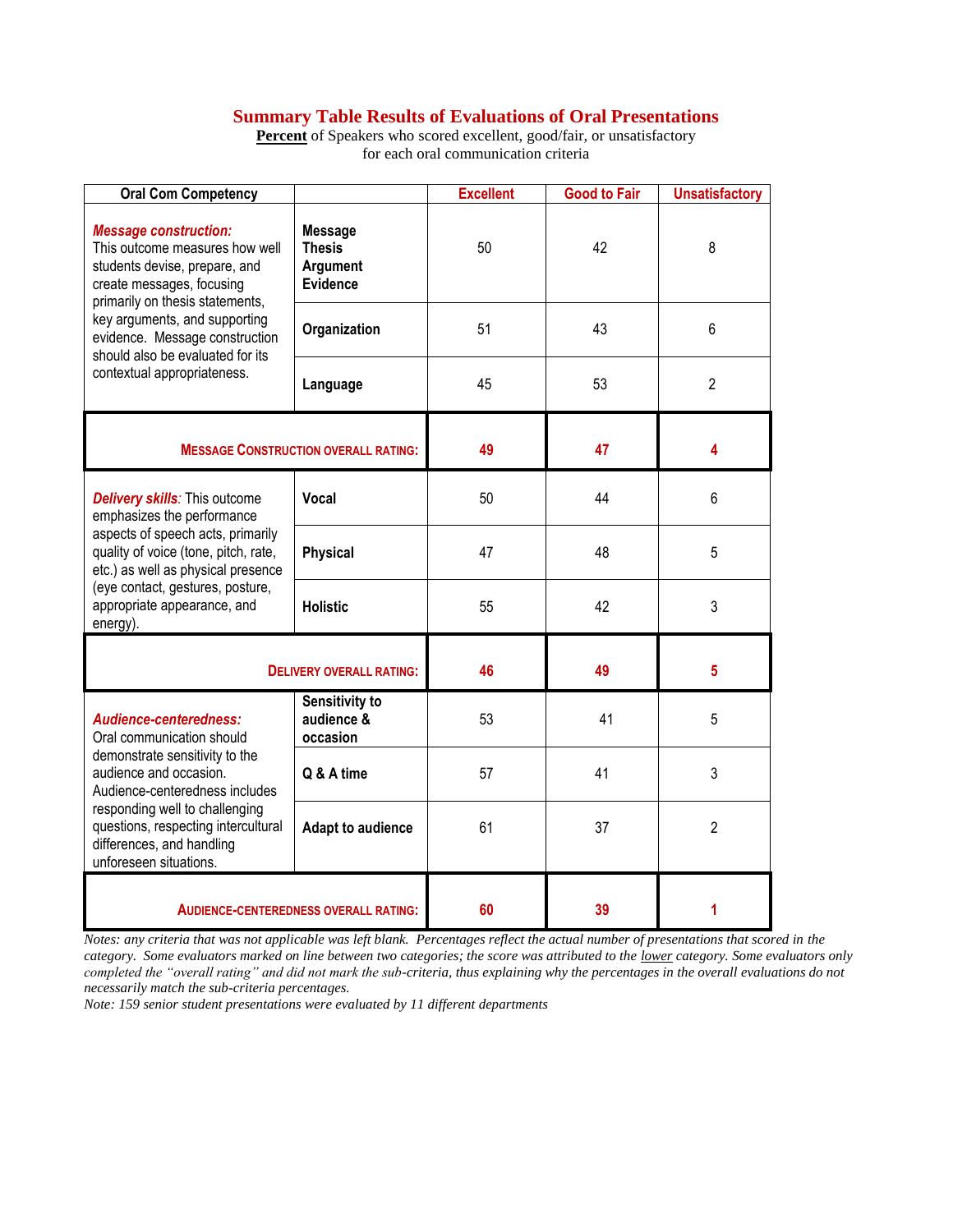### **Interpretation of results**

- 1. The committee was pleased to see that 95% of presentations were evaluated as good/fair or excellent.
- 2. The percent of students receiving the excellent score (60%) was markedly higher in audience centeredness than message construction or delivery.
- 3. Although relatively few students were evaluated as unsatisfactory, some work could be done in improving the message, thesis, argumentation, & evidence skills (8% unsatisfactory)

### **Internship Supervisor Evaluations**

*Data collection*: Additional data was collected in order to assess how well students communicate orally in the workplace outside of Westmont. Supervisors complete evaluations related to many different aspects of workplace performance and attitudes. Two performance elements relate to oral communication: (1) Listens actively and attentively and (2) demonstrates effective verbal communication skills." Data related to oral communication was taken from 50 supervisor evaluations of interns during Spring 2018 (see table below).

*Results and Interpretation of data*: Data reveal that most interns are perceived to be active/attentive listeners (98%) and most (94%) are exceptional or commendable with their oral communication. Supervisors seem well pleased with all but a couple interns' oral communication skills.

# **Summary Table of Supervisor Evaluations of Interns' Communication Skills**

*Percent of interns for each oral communication rating by supervisors*

|                             | Exceptional | Commendable<br>(exceeds expectations) | Fair | Uncomplimentary | Unsatisfactory |
|-----------------------------|-------------|---------------------------------------|------|-----------------|----------------|
| Listens actively and        |             |                                       |      |                 |                |
| attentively                 |             |                                       |      |                 |                |
| Demonstrates effective      | 58          | 36                                    |      |                 |                |
| verbal communication skills |             |                                       |      |                 |                |

*n=50 from multiple departments across campus* 

### **Oral Communication ILO Recommendations**

based on the assessment conducted 2017-2018

- 1. During 2018-2019, the departments who did not have an oral communication conversation (see "conversation starters" handout in appendix) do so and report back to the PRC. We would like to know what departments need in order to improve oral communication within their majors.
- 2. For each department to spend a portion of a department meeting discussing the results of this Oral Communication ILO assessment.
- 3. Faculty use of the ILO oral com rubric or *their own rubric that is tailored to their specific oral com presentation* with students. We believe there is value in presenting (a teaching component) and using this rubric (or their tailored rubric) with students at all levels. Rubrics help set clear expectations for presentations.
- 4. At the beginning of each school year, Dean of Curriculum and Educational Effectiveness remind faculty of the oral communication ILO rubric as well as the canvas site that is a repository of helpful rubrics and guidelines for oral communication.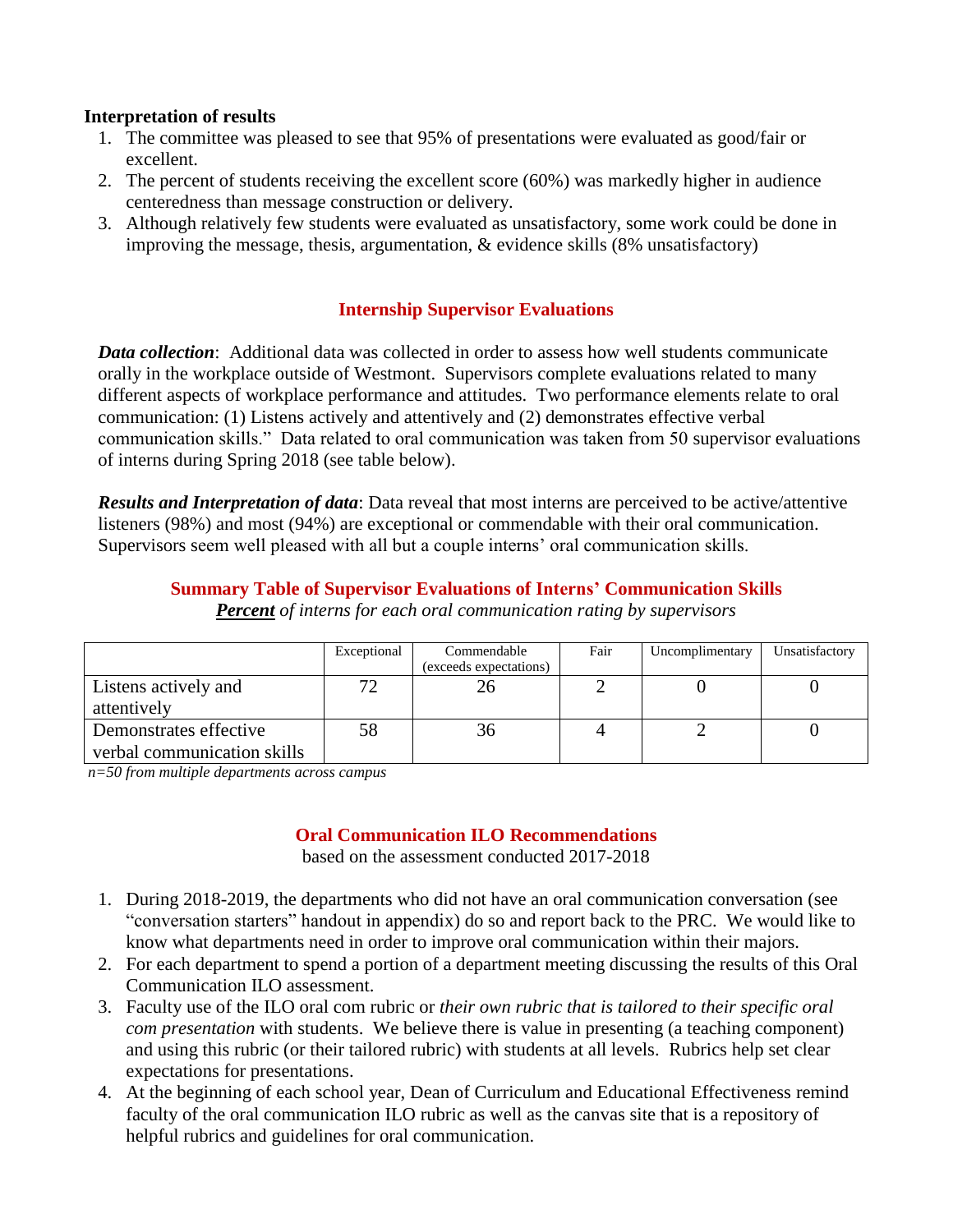- 5. The ILO team was pleased that most students (95%) performed good/fair or exceptionally. However, it might be helpful for the college to set a "benchmark" for oral communication.
- 6. PRC/Dean of Curriculum and Educational Effectiveness to provide support to faculty and staff who wish to improve how they teach oral communication.
- 7. For the newly emerging Center for American Democracy, we recommend considering an oral communication component as oral communication and civility are important elements of a democracy.
- 8. Celebrate the good oral communication skills of our seniors! The internship supervisors, who spent around 144 hours with each student over the course of the semester, were very pleased with how our seniors are communicating.

### *Recommendations/reflections related to the assessment process*

- 9. Some faculty only used the "overall rating" for the 3 criteria when completing the rubric. Having all faculty mark the sub-criteria would help departments see where they need to improve within each area.
- 10. During the rubric development stage, we discussed the value of using a 3 category scoring system verses a 4 category system (that splits out good and fair). On one hand, more detailed information provided by a 4 category system might be helpful. However, based on research in the communication discipline, this 4 category system typically has low inter-rater reliability. Therefore, we chose the 3 category system so that we would have more reliable use of it, especially across disciplines/departments.

### **Reflection on assessment process/data collection**

*Seminars and conversations*. The committee was adamant about this assessment being owned and supported by the faculty. On that goal, we feel the process of assessment was very strong. Chairs selected and gave feedback on the rubric and the process by which data would be collected. We had chair "buy in" to the process. Despite the fire and mudslide (and the tumult of the semester) we were pleased that many campus seminars (for faculty and staff) and department conversations revolving around oral communication took place.

*Faculty participation in the assessment process*. We were very pleased that faculty across 11 different departments used the rubric on 159 senior presentations. Over 57% of graduating seniors were assessed!

*Canvas ORAL COM ILO Course*. We think this canvas course is a good resource for faculty to access when they assign student presentations, rather than just for assessment.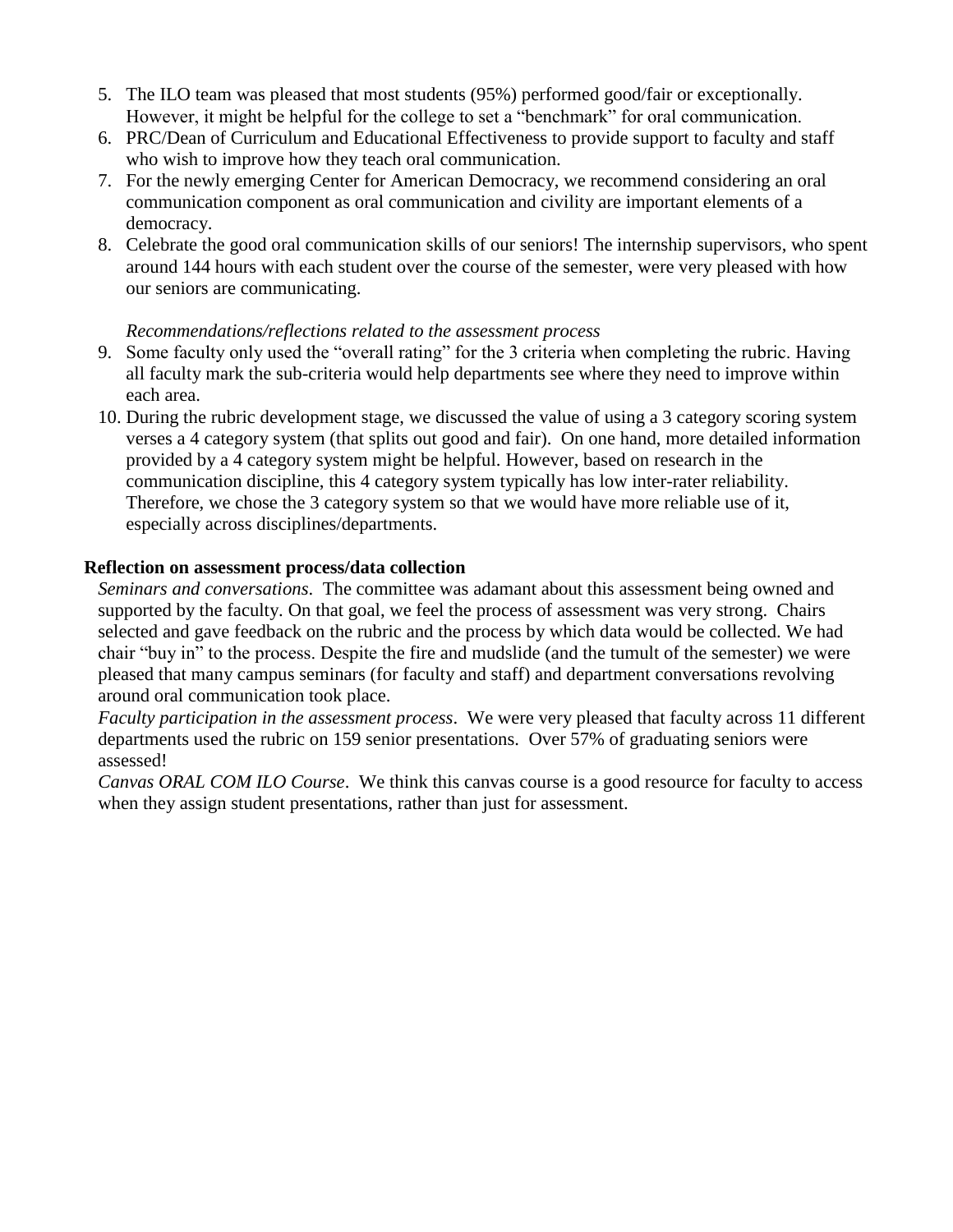### **Appendix A: Oral Communication Competencies**

provided by Tatiana Nazarenko in summer 2017

The Gen Ed Committee would like to know in which required course(s) in your department the following evidence of student learning can be collected:

*1. Message construction:* This outcome measures how well students devise, prepare, and create messages, focusing primarily on thesis statements, key arguments, and supporting evidence. Message construction should also be evaluated for its contextual appropriateness.

*2. Delivery skills:* This outcome emphasizes the performance aspects of speech acts, primarily quality of voice (tone, pitch, rate, etc.) as well as physical presence (eye contact, gestures, posture, appropriate appearance, and energy).

*3. Audience-centeredness:* This outcome assesses student sensitivity to the audience and occasion. Audience-centeredness includes responding well to challenging questions, respecting intercultural differences, and handling unforeseen situations. This skill is based on good listening and responding to others in ways that foster community and minimize erroneous assumptions.

| Department                      | Course(s)                                       | Comments                  |
|---------------------------------|-------------------------------------------------|---------------------------|
| Art                             | ς                                               |                           |
| Biology                         | BIO-195; BIO-196; BIO-197                       | X                         |
| Chemistry                       | CHM-195: Chemistry Seminar                      |                           |
| <b>Communication Studies</b>    | COM-101: Theories of Rhetoric and Communication | x                         |
| <b>Computer Science</b>         | $CS-195$                                        | $\boldsymbol{\mathsf{x}}$ |
| <b>Economics &amp; Business</b> | EB-195                                          | x                         |
| Education                       | ED-100; ED-101; ED-105                          | x                         |
| English                         | <b>ENG-192: Capstone Seminar</b>                |                           |
| History                         | HIS-198: Senior Research Seminar                |                           |
| Kinesiology                     | KNS-166: Movement: Pedagogy and Leadership      |                           |
| Math                            | MA-180                                          | X                         |
| Modern Languages                | SP-150/FR-150: Cross-Cultural Studies           |                           |
| Music                           | MU-121: Music History                           |                           |
| Philosophy                      | PHI-195: Senior Seminar                         |                           |
| Physics                         | PHI-195: Senior Seminar                         |                           |
| <b>Political Science</b>        | POL-040: Empirical Political Research           |                           |
| Psychology                      | <b>PSY-198</b>                                  |                           |
| <b>Religious Studies</b>        | RS-180: Senior Seminar                          |                           |
| Sociology/ Anthropology         | SOC-197/ANT-197                                 |                           |
| <b>Theatre Arts</b>             | TA-193: Senior Project                          | X                         |
|                                 |                                                 |                           |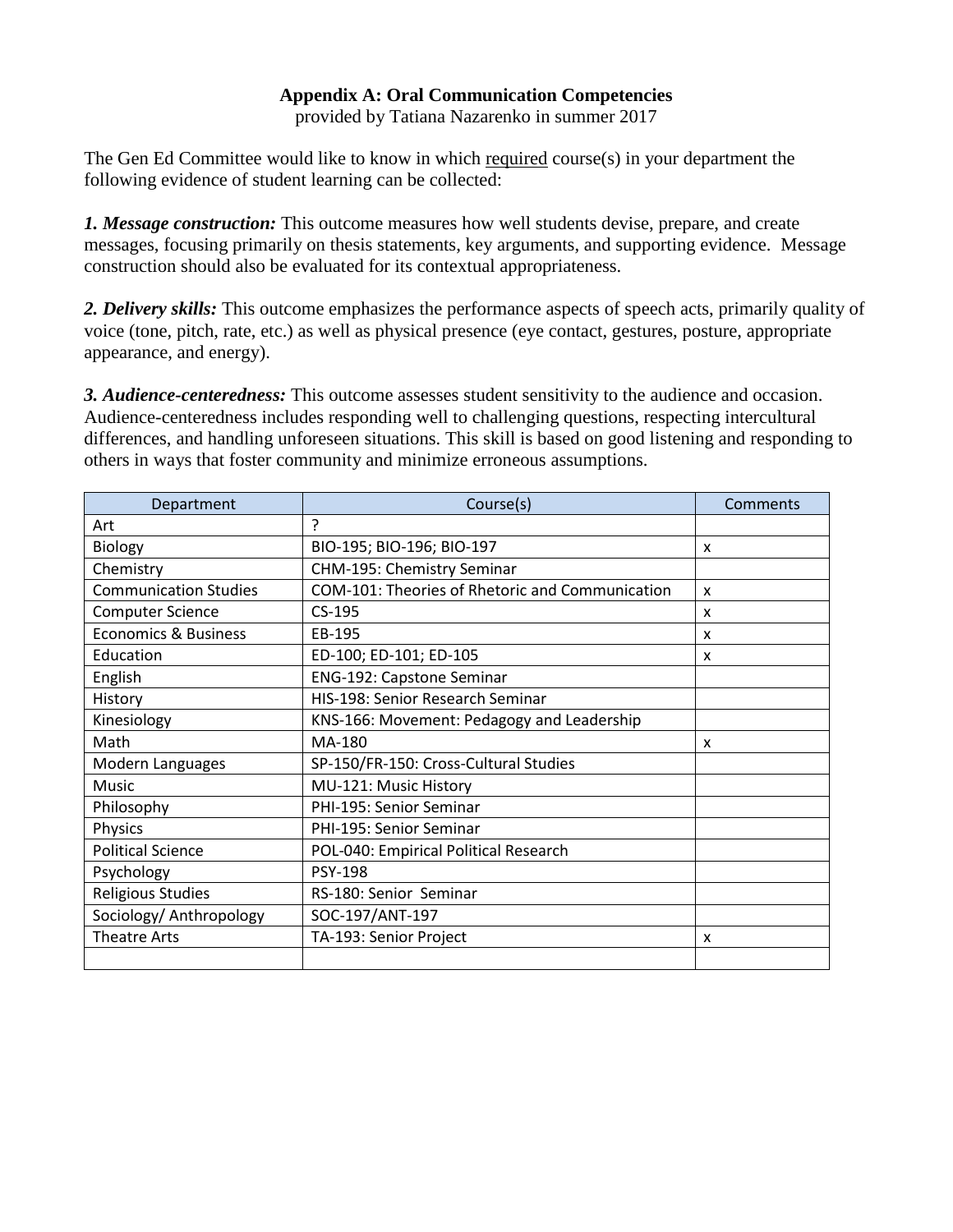# **Appendix B: Westmont's Oral Communication ILO rubric**

| <b>I-WESTMONT ILO- ORAL COMMUNICATION RUBRIC</b>                                                                                                                                                                                                                                  |                                                  | <b>COURSE#:</b><br><b>DEPT:</b>                                                                                                                                                    | <b>STUDENT NAME:</b>                                                                                                                                                                     |                                                                                                                                                                                             |
|-----------------------------------------------------------------------------------------------------------------------------------------------------------------------------------------------------------------------------------------------------------------------------------|--------------------------------------------------|------------------------------------------------------------------------------------------------------------------------------------------------------------------------------------|------------------------------------------------------------------------------------------------------------------------------------------------------------------------------------------|---------------------------------------------------------------------------------------------------------------------------------------------------------------------------------------------|
| Competency                                                                                                                                                                                                                                                                        |                                                  | Excellent                                                                                                                                                                          | <b>Good to Fair</b>                                                                                                                                                                      | Unsatisfactory                                                                                                                                                                              |
| Message construction:<br>This outcome measures how well<br>students devise, prepare, and<br>create messages, focusing                                                                                                                                                             | Message<br><b>Thesis</b><br>Argument<br>Evidence | Thesis, message, argument, introduction &<br>conclusion are compelling, clear, memorable,<br>& strongly supported with variety of credible<br>(cited) evidence, thoughtful claims. | Thesis, message, argument, introduction &<br>conclusion are clear and acceptable.<br>Provides adequate support, with acceptable<br>(cited) sources. Straightforward claims.              | Thesis, message, argument, introduction<br>& conclusion are unclear, lack of<br>evidence/support or uses sources that<br>lack credibility, too little evidence for<br>claims, no citations. |
| primarily on thesis statements.<br>key arguments, and supporting<br>evidence. Message construction<br>should also be evaluated for its                                                                                                                                            | Organization                                     | Well organized, flows well, good transitions.<br>Cohesive, Includes a clear Preview (if<br>appropriate).                                                                           | Clear organization and flow with transitions.<br>Includes an acceptable Preview (if<br>appropriate).                                                                                     | Poorly organized and doesn't flow. Few<br>transitions. Lacks a Preview (if needed).                                                                                                         |
| contextual appropriateness.                                                                                                                                                                                                                                                       | Language                                         | Language is varied, clear, memorable, &<br>effective.                                                                                                                              | Language is clear, but ordinary.                                                                                                                                                         | Language is vague, uninteresting, or<br>unclear.                                                                                                                                            |
| <b>MESSAGE CONSTRUCTION OVERALL RATING:</b>                                                                                                                                                                                                                                       |                                                  |                                                                                                                                                                                    |                                                                                                                                                                                          |                                                                                                                                                                                             |
| Delivery skills: This outcome<br>emphasizes the performance<br>aspects of speech acts, primarily<br>quality of voice (tone, pitch, rate,<br>etc.) as well as physical presence<br>(eye contact, gestures, posture,<br>appropriate appearance, and<br>energy).                     | Vocal                                            | Appropriate vocal variety (rate, pitch, volume)<br>that heightens attention, good energy & tone,<br>no/infrequent fillers (um, like). Effective<br>pauses. Clear enunciation.      | Moderate vocal variety (rate, pitch, volume)<br>that keeps attention, acceptable energy &<br>tone, some fillers (um, like). Uses pauses<br>occasionally. Clear enunciation.              | Monotone, disengaged, low energy, many<br>fillers (um, like). Inappropriate tone for<br>topic/audience. Needs pauses. Mumbles.                                                              |
|                                                                                                                                                                                                                                                                                   | <b>Physical</b>                                  | Nearly continual eve contact with all audience.<br>good posture, lack of rocking/leaning, varied<br>gestures throughout, few nervous<br>mannerisms. Professional attire.           | Good/fair eve contact with most of audience.<br>acceptable posture, some<br>leaning/nervousness/rocking, some gestures,<br>some nervous or distracting mannerisms.<br>Acceptable attire. | No/sporadic eye contact, no gestures (or<br>distracting ones), poor posture, lots of<br>leaning/ rocking/nervous mannerisms.<br>Unprofessional attire.                                      |
|                                                                                                                                                                                                                                                                                   | <b>Holistic</b>                                  | Speaker is professional, polished, &<br>competent. Delivery makes the message and<br>speaker compelling and engages audience.<br>Conversational. Prepared and well rehearsed.      | Speaker appears moderately comfortable.<br>professional, & competent. Delivery makes<br>the message and speaker clear. Acceptably<br>conversational. Prepared and rehearsed.             | Speaker appears uncomfortable,<br>unprepared, or unprofessional. Delivery<br>distracts from (or inappropriate for) the<br>message. Not conversational. Not<br>prepared or rehearsed)        |
|                                                                                                                                                                                                                                                                                   | <b>DELIVERY OVERALL RATING:</b>                  |                                                                                                                                                                                    |                                                                                                                                                                                          |                                                                                                                                                                                             |
| Audience-centeredness:<br>Oral communication should<br>demonstrate sensitivity to the<br>audience and occasion.<br>Audience-centeredness includes<br>responding well to challenging<br>questions, respecting intercultural<br>differences, and handling<br>unforeseen situations. | <b>Sensitivity to</b><br>audience &<br>occasion  | Message, thesis, and/or language are highly<br>adapted to audience and occasion.                                                                                                   | Message and thesis and/or language are<br>appropriate for audience and occasion.                                                                                                         | Message and thesis and/or language are<br>inappropriate for audience and occasion.                                                                                                          |
|                                                                                                                                                                                                                                                                                   | Q & A time                                       | Speaker is able to discern intent of Qs and<br>address them in a compelling way while<br>validating the question asker.                                                            | Speaker is able to answer Os clearly. May<br>become flustered but recovers quickly.                                                                                                      | Speaker isn't able to answer Qs, or replies<br>defensively or attacks speaker.                                                                                                              |
|                                                                                                                                                                                                                                                                                   | Adapt to<br>audience                             | Able to adapt well to the situation as<br>unexpected events unfold.                                                                                                                | Attempts to adapt to the situation and<br>unforeseen events & does a decent job of it.                                                                                                   | Does not adapt to last minute situational<br>issues and simply sticks with plan.                                                                                                            |
| <b>AUDIENCE-CENTEREDNESS OVERALL RATING:</b>                                                                                                                                                                                                                                      |                                                  |                                                                                                                                                                                    |                                                                                                                                                                                          |                                                                                                                                                                                             |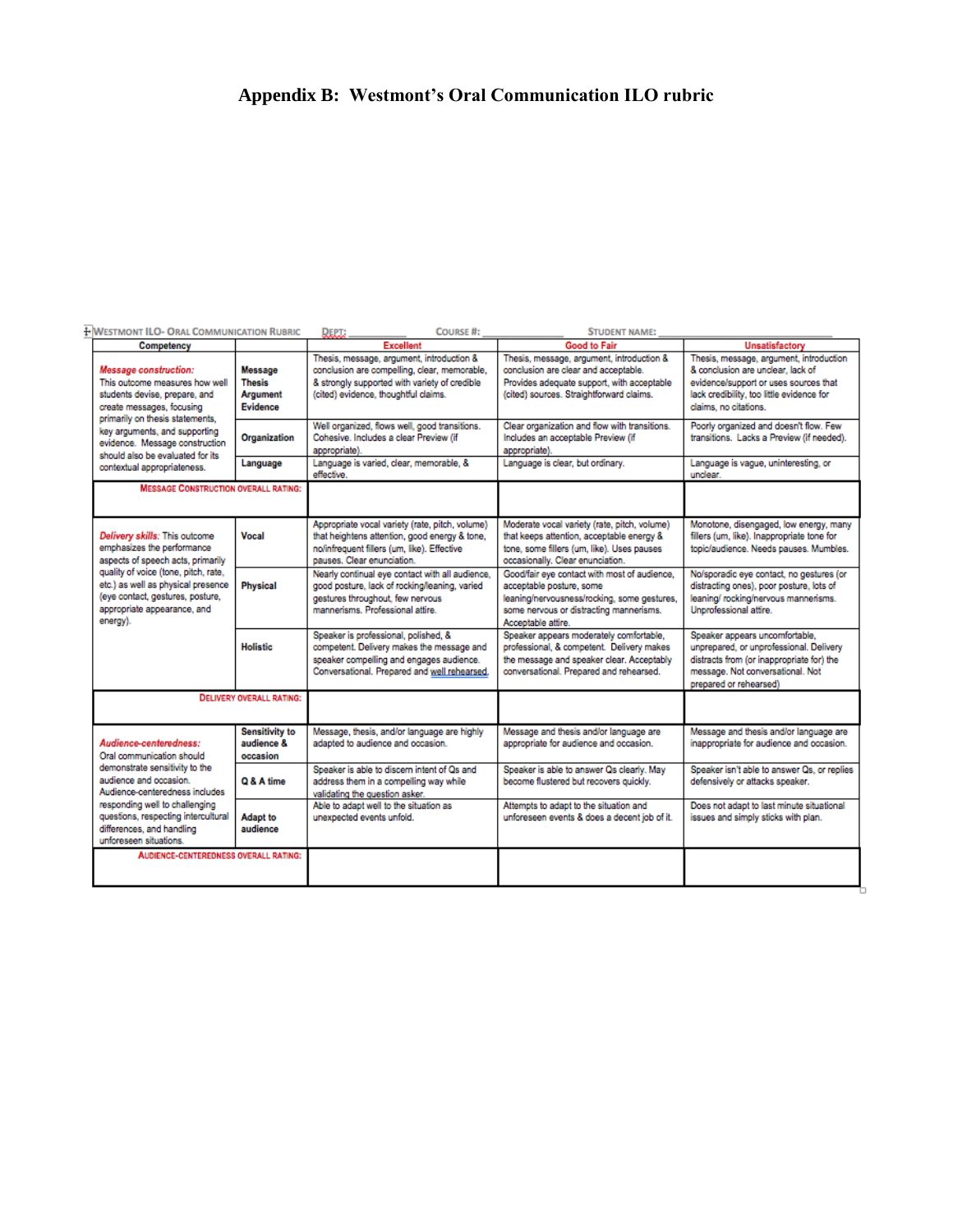### **Appendix C Oral Communication ILO: Constructing an assignment/student handout**

- 1. What 3 things do you want students to practice and to do well in this presentation? \*
	- \* \*
- 2. Do you have a rubric or handout that articulates the specifics of what you expect? *If not, then look thru the rubrics provided…do any pieces of these rubrics capture elements of what you want? (You can mix and match different criteria from the different rubrics and also create some of your own criteria)*
- 3. Share the rubric with the students when you introduce the assignment. Have a discussion to clarify. Show an example of a good presentation and process w/class what was good and what needs work.
- 4. Require an outline that forces students to plan the presentation (Otherwise they often "wing it"). *Provide feedback & discussion over their rhetorical choices in their outline (argument, structure, transitions, etc).*
- 5. Do they practice the speech and receive feedback before their actual graded speech? *This can be an assignment where you have peers use the rubric or handout to provide feedback a few days before the actual speech (outside of class time) such that the speaker has time to modify speech*

Other things to think about when designing Presentations

How does this presentation fit into the larger picture of ALL the presentations students encounter in the major

*Ex: If this is their first presentation, start with basics or focus on just a few things you value. However, if prior presentations, you can focus on more sophisticated skills* 

### **Faculty instruction ideas**

- $\blacksquare$  teach them in class how to construct their presentations
- provide handouts or reference materials for them to follow/review
- provide examples (excellent presentations & outlines) so they can see what you expect from them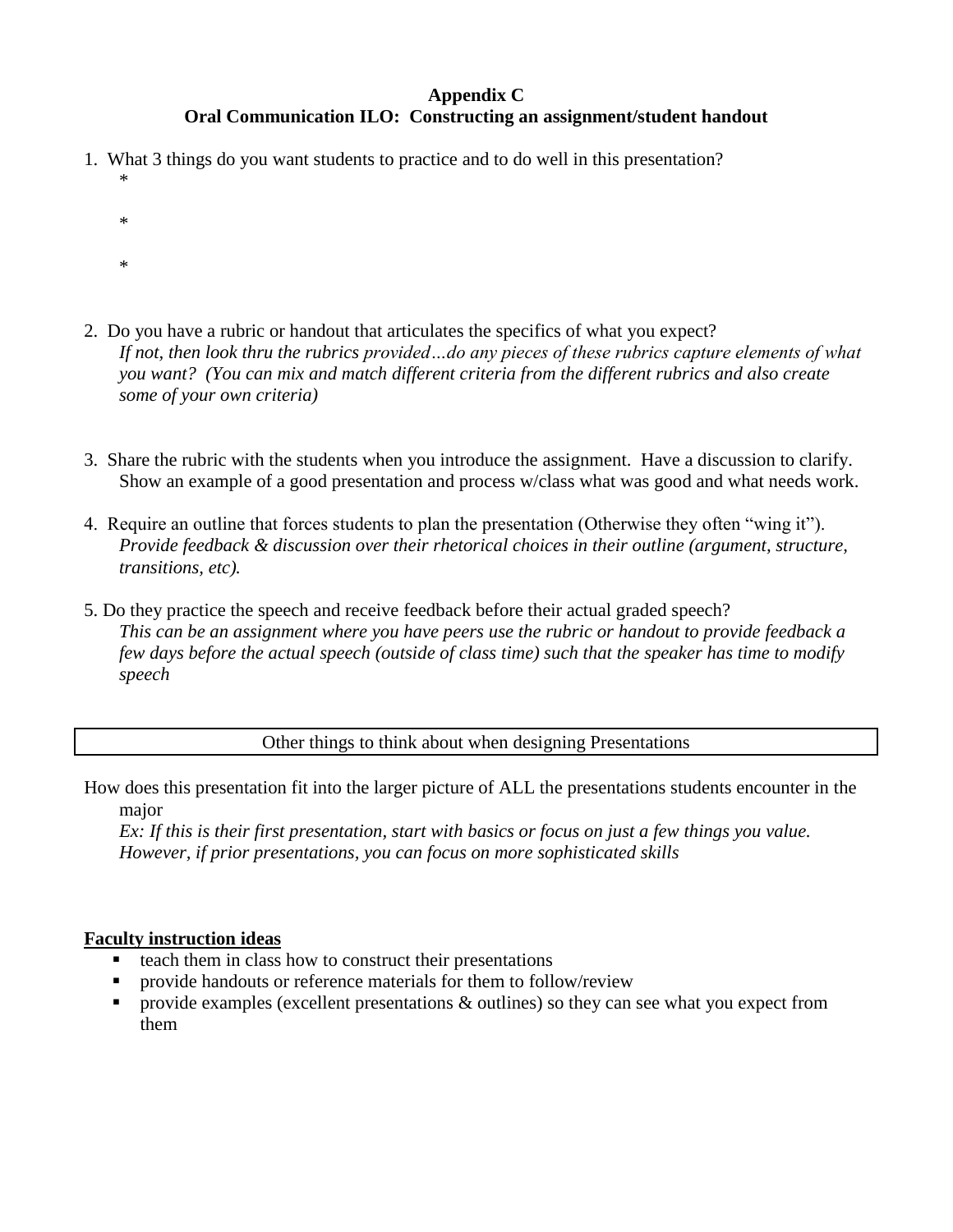# **Appendix D: Screen Shot of Canvas Course (Oral Communication ILO) Elements**

# $\equiv$  Oral Com ILO > Assignments

| Home               |   |                                             | Search for Assignment                                                                                                              | $+$ Group | $+$ Assignment | ÷ |
|--------------------|---|---------------------------------------------|------------------------------------------------------------------------------------------------------------------------------------|-----------|----------------|---|
| Announcements      |   |                                             |                                                                                                                                    |           |                |   |
| <b>Assignments</b> | × |                                             | • Assignments                                                                                                                      |           |                |   |
| Modules            |   |                                             | Complete Rubric on SENIORS giving presentations in F17 and Sp18                                                                    |           |                |   |
| <b>Discussions</b> | ∷ | P                                           | Oral COM ILO (2017-2018) Module   Due May 4 at 11:59pm   1,000,000,000 pts                                                         |           |                |   |
| People             |   |                                             | The Power of Rubrics (seminar by Dr. Elizabeth Gardner)                                                                            |           |                |   |
| Files              | ∷ | 駗                                           | ILO seminars/training 2017-18 Module   Due Feb 1 at 3:30pm   500,000,000 pts                                                       |           | ✓              |   |
| <b>Pages</b>       | ∷ | ₽                                           | <b>Creating Oral COM handouts/assignments</b>                                                                                      |           | Ø              |   |
| Collaborations     |   |                                             | ILO seminars/training 2017-18 Module   Due Feb 7 at 3:30pm   500,000,000 pts                                                       |           |                |   |
| Conferences        | Ħ | Who do I send the completed rubric to?<br>駗 |                                                                                                                                    |           | $\bullet$      |   |
| Outcomes           |   |                                             | Oral COM ILO (2017-2018) Module   Due May 4 at 11:59pm   500,000,000 pts                                                           |           |                |   |
| Grades             | Ħ | P)                                          | Which Presentations should I evaluate?<br>Oral COM ILO (2017-2018) Module   Due May 4 at 11:59pm   500,000,000 pts                 |           | $\omega$       |   |
| Quizzes            |   |                                             |                                                                                                                                    |           |                |   |
| Syllabus           | Ħ | ₽                                           | Conversations within Departments (related to Oral COM)<br>Oral COM ILO (2017-2018) Module   Due May 4 at 11:59pm   500,000,000 pts |           | $\mathcal{L}$  |   |
| Zoom               |   |                                             | Where can I upload "oral com conversations" summaries?                                                                             |           |                |   |
| Settings           |   | 駗                                           | Due May 4 at 11:59pm   1,000,000 pts                                                                                               |           | $\sim$         |   |

 $\equiv$  Oral Com ILO > Pages

| Home               |                                                       |  |
|--------------------|-------------------------------------------------------|--|
| Announcements      |                                                       |  |
| Assignments        | <b>PAGE TITLE A</b>                                   |  |
| Modules            | <b>Dept Conversation starters</b>                     |  |
|                    | <b>Dept Shepherds</b>                                 |  |
| <b>Discussions</b> | Link to Elizabeth Gardner's "power of rubric" session |  |
| People             | Link to Greg Spencer's "Oral Com Principles" seminar  |  |
| Files              | Oral COM Rubric                                       |  |
| <b>Pages</b>       |                                                       |  |

Collaboratione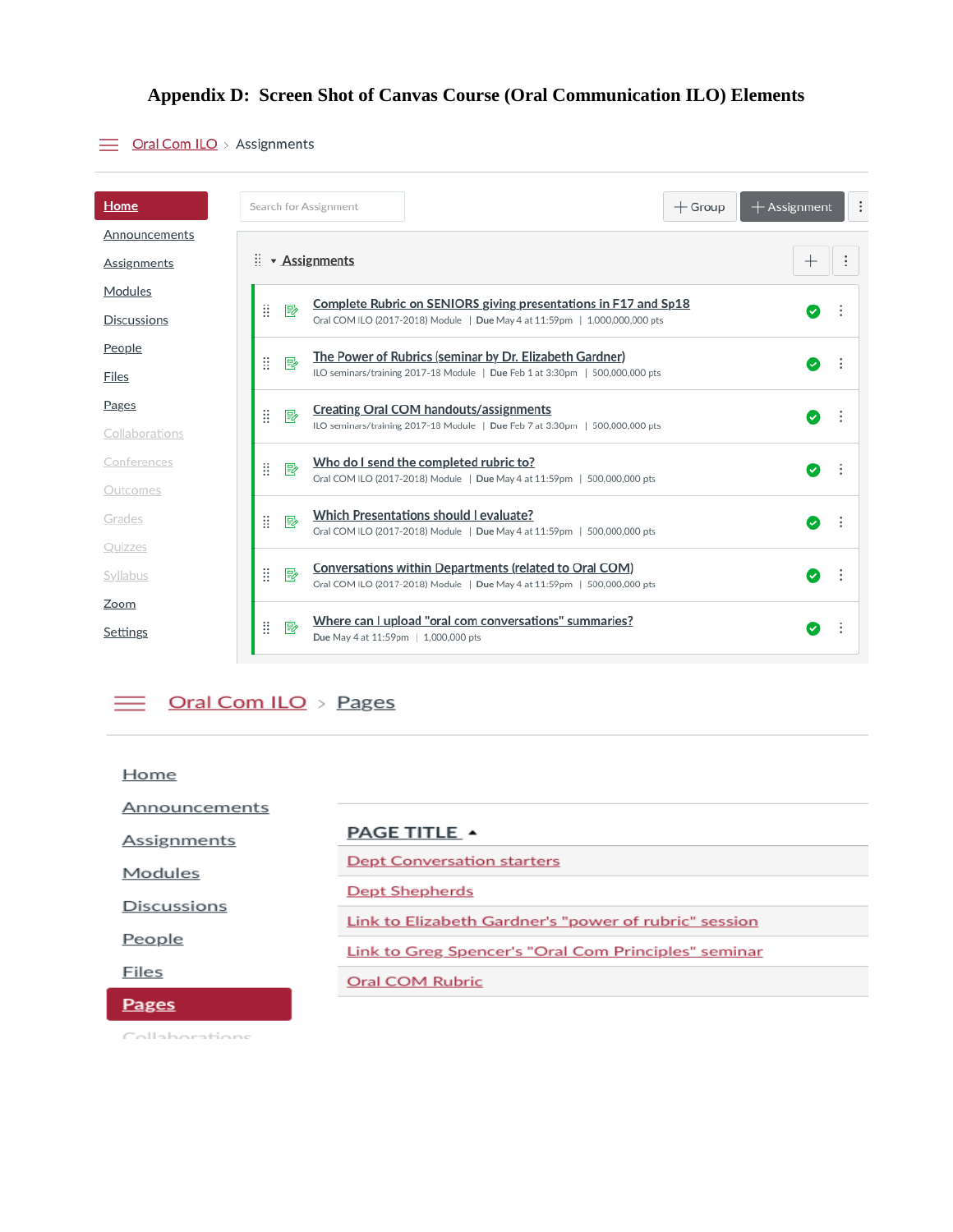Announcements

Assignments

Modules

Discussions

People

**Files** 

Pages

Collaborations

Conferences

Outcomes

Grades

Quizzes

Syllabus

Zoom

Settings

|         | $\frac{11}{11}$ v Oral COM ILO (2017-2018)                                                   |
|---------|----------------------------------------------------------------------------------------------|
| Ħ<br>P  | Complete Rubric on SENIORS giving presentations in F17 and Sp18<br>May 4   1.000,000,000 pts |
| Ħ<br>恳  | Which Presentations should I evaluate?<br>May 4   500,000,000 pts                            |
| Ħ<br>恳  | Who do I send the completed rubric to?<br>May 4   500,000,000 pts                            |
| H<br>恳  | Conversations within Departments (related to Oral COM)<br>May 4   500,000,000 pts            |
|         | ILO seminars/training 2017-18                                                                |
| Ħ<br>◎  | Spencer-Communication Principles link.docx                                                   |
| H<br>P  | The Power of Rubrics (seminar by Dr. Elizabeth Gardner)<br>Feb 1   500,000,000 pts           |
| ₩<br>P  | Creating Oral COM handouts/assignments<br>Feb 7   500,000,000 pts                            |
|         | $\frac{11}{11}$ $\star$ RUBRICS for all kinds of speaking (NOT our ILO rubric)               |
| ◎       | InfoLiteracy rubric.pdf                                                                      |
| ◎       | OralCom-value AACU.pdf                                                                       |
| Ħ<br>Ø  | COM dept rubric 2017.doc                                                                     |
| H<br>◎  | NCA-Competent_Speaker_Speech_Evaluation_Form_2ndEd.pdf                                       |
| Ħ<br>Ø  | <b>VALUE rubrics from AACU Liberal Education.pdf</b>                                         |
| Ħ<br>O) | NCA-Conversation_Skills_Rating_Scale_2ndEd.pdf                                               |
| ₩<br>◎  | NCA-Speaking_and_Listening_Competencies_for_College_Students.pdf                             |
| H<br>◎  |                                                                                              |
|         | Lesa's Informative speech grade form.doc                                                     |
| Ħ<br>◎  | powerpoint rubric.pdf                                                                        |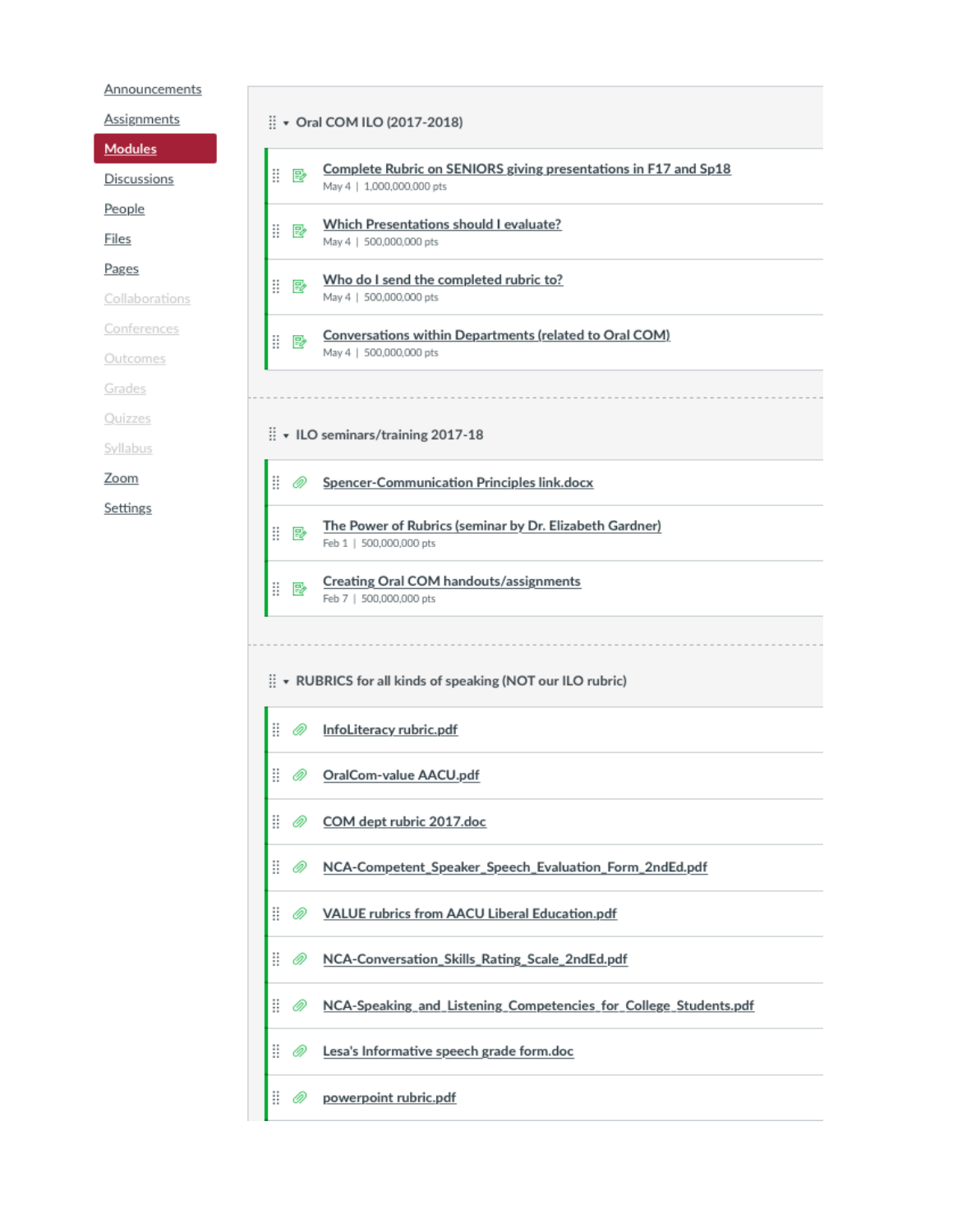### **Appendix E: Conversation Starters for DEPARTMENTS ORAL COMMUNICATION ILO**

#### (Values & Vision-casting of goals)

1. What oral communication knowledge/ skills/ attitudes do you want to see your majors graduate with? What is valuable for professional life? What is valuable for community or faith life?

### (Teaching)

2. What kinds of oral com teaching are you currently doing in your classes?

#### (Practice w/ Feedback)

3. What kinds of oral com assignments do you have in your classes?

### (Congruence between Values/Goals and teaching/assignments)

- 4. Do the teaching and assignments (across all classes in your major/dept) ultimately reflect the skills you want from your graduates?
- 5. If they are not getting the oral com skills/knowledge from the major/dept, are there other places they are developing these skills (in a rigorous or consistent way?)

------------------------------------------------------------------------------------------------------------------- Review the Oral Communication ILO & criteria below (approved by senate and GE committees).

- **Message construction:** This outcome measures how well students devise, prepare, and create messages, focusing primarily on thesis statements, key arguments, and supporting evidence. Message construction should also be evaluated for its contextual appropriateness.
- **•** *Delivery skills*: This outcome emphasizes the performance aspects of speech acts, primarily quality of voice (tone, pitch, rate, etc.) as well as physical presence (eye contact, gestures, posture, appropriate appearance, and energy).
- **Audience-centeredness:** This outcome assesses student sensitivity to the audience and occasion. Audience-centeredness includes responding well to challenging questions, respecting intercultural differences, and handling unforeseen situations. This skill is based on good listening and responding to others in ways that foster community and minimize erroneous assumptions.

Are these Oral COM criteria valued in your department? How are you developing these criteria in your students?